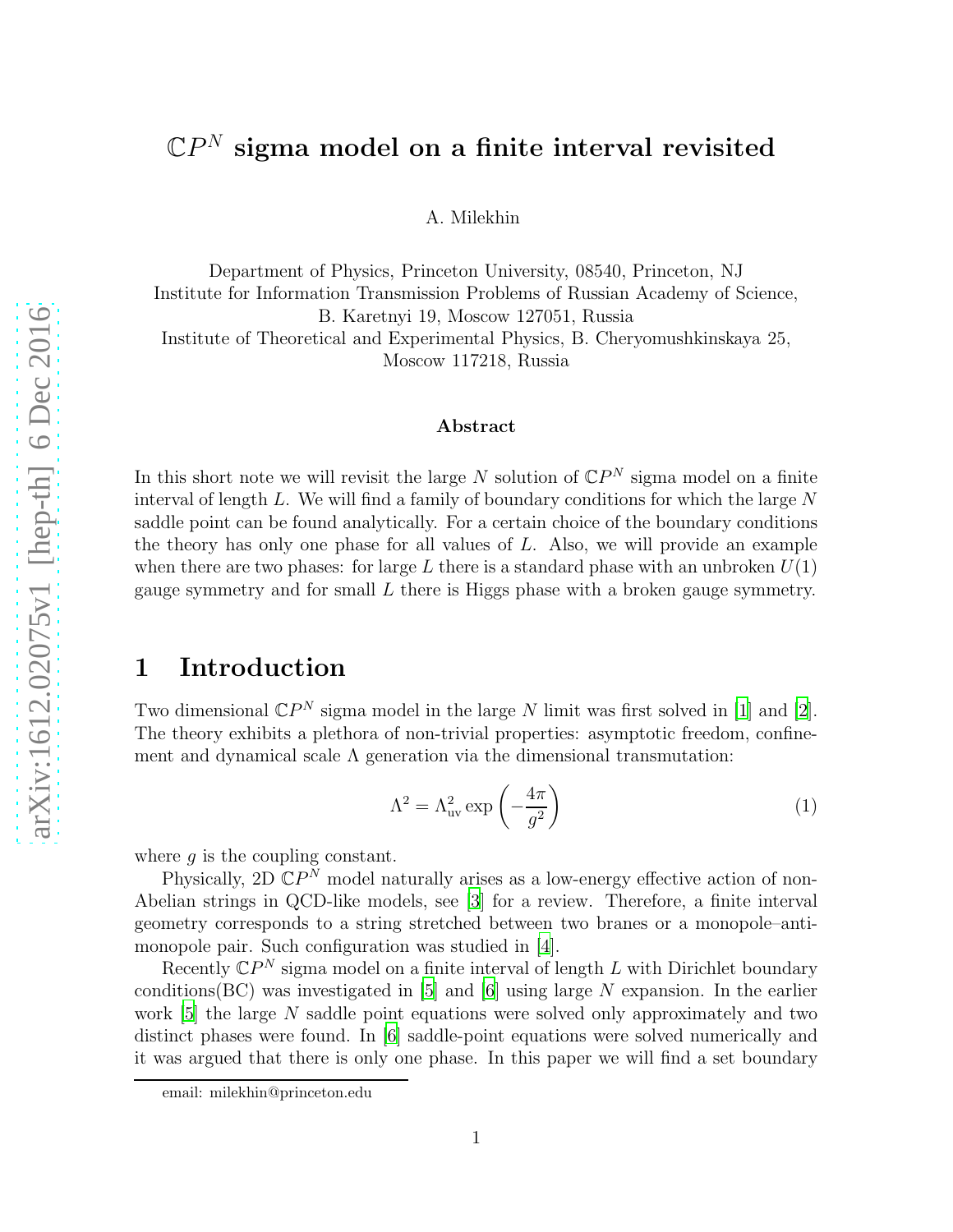conditions for which the saddle point equations can be solved analytically. Strictly speaking, we will study  $\mathbb{C}P^{2N+1}$  sigma model. We will consider two different boundary conditions:

- Mixed Dirichlet-Neumann(D-N) boundary conditions which will break global  $SU(2N+1)$  to  $SU(N) \times SU(N)$ . We will show that the system has at least two phases: for  $L > \pi/4\Lambda$  there is a standard "Coulomb" phase with an unbroken  $U(1)$  gauge symmetry. This phase takes place for the  $\mathbb{C}P^N$  model on usual  $\mathbb{R}^2$ . For  $L < \pi/4\Lambda$  there is "Higgs" phase with broken  $U(1)$ . Global  $SU(N) \times SU(N)$ stays unbroken in both phases.
- Dirichlet-Dirichlet and Neumann-Neumann(D-D and N-N) boundary conditions which will break  $SU(2N+1)$  to  $SU(N) \times SU(N+1)$ . In this case, for all values of L there is a standard phase with an unbroken  $U(1)$  gauge symmetry. Higgs phase is prohibited in this case, because it will break global  $SU(N) \times SU(N + 1)$ to  $SU(N) \times SU(N)$ .

In case of simple Dirichlet boundary conditions studied in [\[5,](#page-6-4) [6\]](#page-6-5), Higgs phase does not break any global symmetries, so we expect that the system will have two phases as was predicted in [\[5](#page-6-4)]. Let us note that the large  $N \mathbb{C}P^N$  model on a cylinder also possesses multiple phases [\[7\]](#page-6-6).

# 2 Generalized saddle point equations

Let us study  $\mathbb{C}P^{2N+1}$  model in the large N limit. The field content consists of  $2N+1$ fields  $n^i$ ,  $i = 0, \ldots, 2N$ , real vector field  $A_\mu$  and real scalar  $\lambda$ . In the Euclidian space the Lagrangian reads as:

$$
\mathcal{L} = (D_{\mu}n^i)^*(D^{\mu}n^i) + \lambda(n^{*i}n^i - r)
$$
\n(2)

where  $D_{\mu} = \partial_{\mu} - iA_{\mu}$ ,  $\mu = t, x$  and  $r = 2N/g^2$ . Time coordinate t takes values from  $-\infty$  to  $+\infty$  and  $x \in [0, L]$ .

Non-dynamical Lagrangian multipliers  $A_{\mu}$  and  $\lambda$  forces  $n^{i}$  to lie on  $\mathbb{C}P^{2N+1}$  space: integration over  $\lambda$  yields  $\sum_i n^{*i}n^i = r$  and  $A_\mu$  is responsible for  $U(1)$  invariance  $n^i \sim$  $e^{i\phi}n^i$ .

<span id="page-1-0"></span>We will proceed in a standard fashion: we will integrate out 2N fields  $n^i$ ,  $i =$  $1, \ldots, 2N$  fields and then find the large N saddle point values of  $\lambda$ ,  $A_\mu$  and the remaining  $n^0$  which we will denote by  $\sigma = n^0$ . After integrating out  $2N$   $n^i$ , fields we have:

$$
S_{eff} = \text{tr} \log(-D_x^2 - D_t^2 + \lambda) + \int d^2x \left( (D\sigma)^2 + \lambda(|\sigma|^2 - r) \right) \tag{3}
$$

So far we do not have a factor of  $2N$  in front of the determinant because we will impose different boundary conditions for these 2N fields.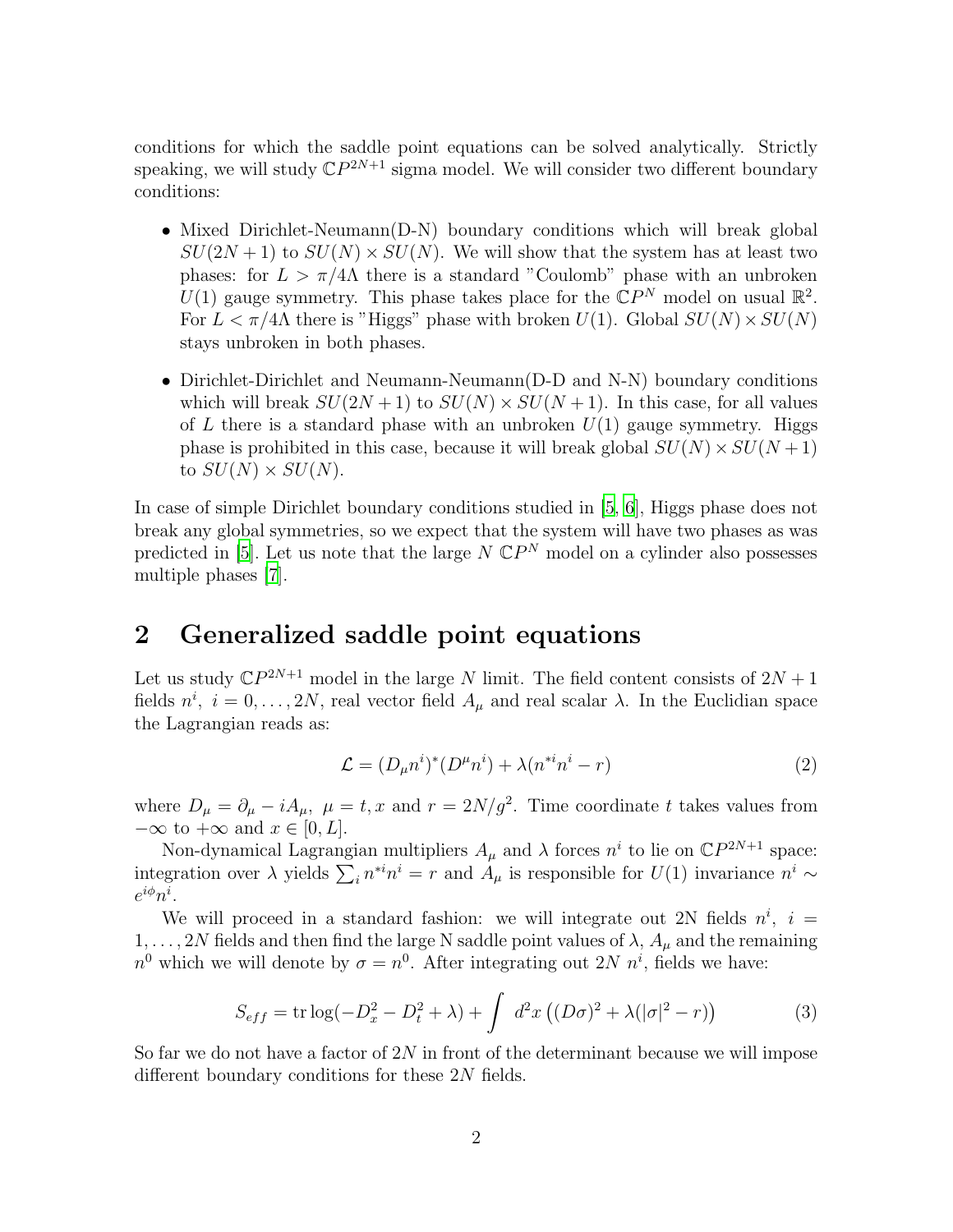We will study this model on a finite interval of length L with various boundary conditions. Note that the translational symmetry in  $x$  direction is explicitly broken. However, we still have the time translations so we will consider only time translation invariant saddle points. By the choice of gauge we can always set  $A_t = 0$ . This allows us to rewrite eq. [\(3\)](#page-1-0) as:

<span id="page-2-0"></span>
$$
S_{eff} = \sum_{n} E_n + \int d^2x \left( (D_x \sigma)^2 + \lambda (|\sigma|^2 - r) \right) \tag{4}
$$

Note that we have already integrated out time frequencies, so we have energies  $E_n$ instead of of the usual log det. The sum over n is the sum over the eigenvalues  $E_n^2$  of the following equation:

<span id="page-2-1"></span>
$$
(-D_x^2 + \lambda(x))\psi_n = E_n^2 \psi_n(x)
$$
\n<sup>(5)</sup>

 $\psi_n$  are required to be normalized.

Varying effective action [\(4\)](#page-2-0) with respect to  $\lambda$  we get the first saddle point equation:

$$
\frac{1}{2} \sum_{n} \frac{|\psi_n(x)|^2}{E_n} + |\sigma(x)|^2 - r = 0 \tag{6}
$$

To obtain this equation we have used the standard quantum mechanical first order perturbation theory for [\(5\)](#page-2-1).

The second saddle-point equation coincides with the  $\sigma$  equation of motion:

<span id="page-2-3"></span><span id="page-2-2"></span>
$$
D_x^2 \sigma - \lambda(x)\sigma = 0 \tag{7}
$$

Finally, we have to vary with respect to  $A_x$ :

$$
\frac{i}{2} \sum_{n} \frac{\psi_n (D_x \psi_n)^* - \psi_n^* D_x \psi_n}{E_n} = i \sigma (D_x \sigma)^* - i \sigma_n^* D_x \sigma_n \tag{8}
$$

Below we will study the case  $A_x = 0$  with real  $\psi_n$  and  $\sigma$  and so this equation will be trivially satisfied.

# 3 D-N boundary conditions: two phases

Now it is time to choose boundary conditions. Let us consider the following: For N fields  $n^i, i = 1, ..., N$  we will use Dirichlet-Neumann (D-N):

$$
n^{i}(0) = 0, D_{x}n^{i}(L) = 0
$$
\n(9)

And for N fields  $n^i$ ,  $i = N + 1, ..., 2N$  we will use Neumann-Dirichlet(N-D):

$$
D_x n^i(0) = 0, \quad n^i(L) = 0 \tag{10}
$$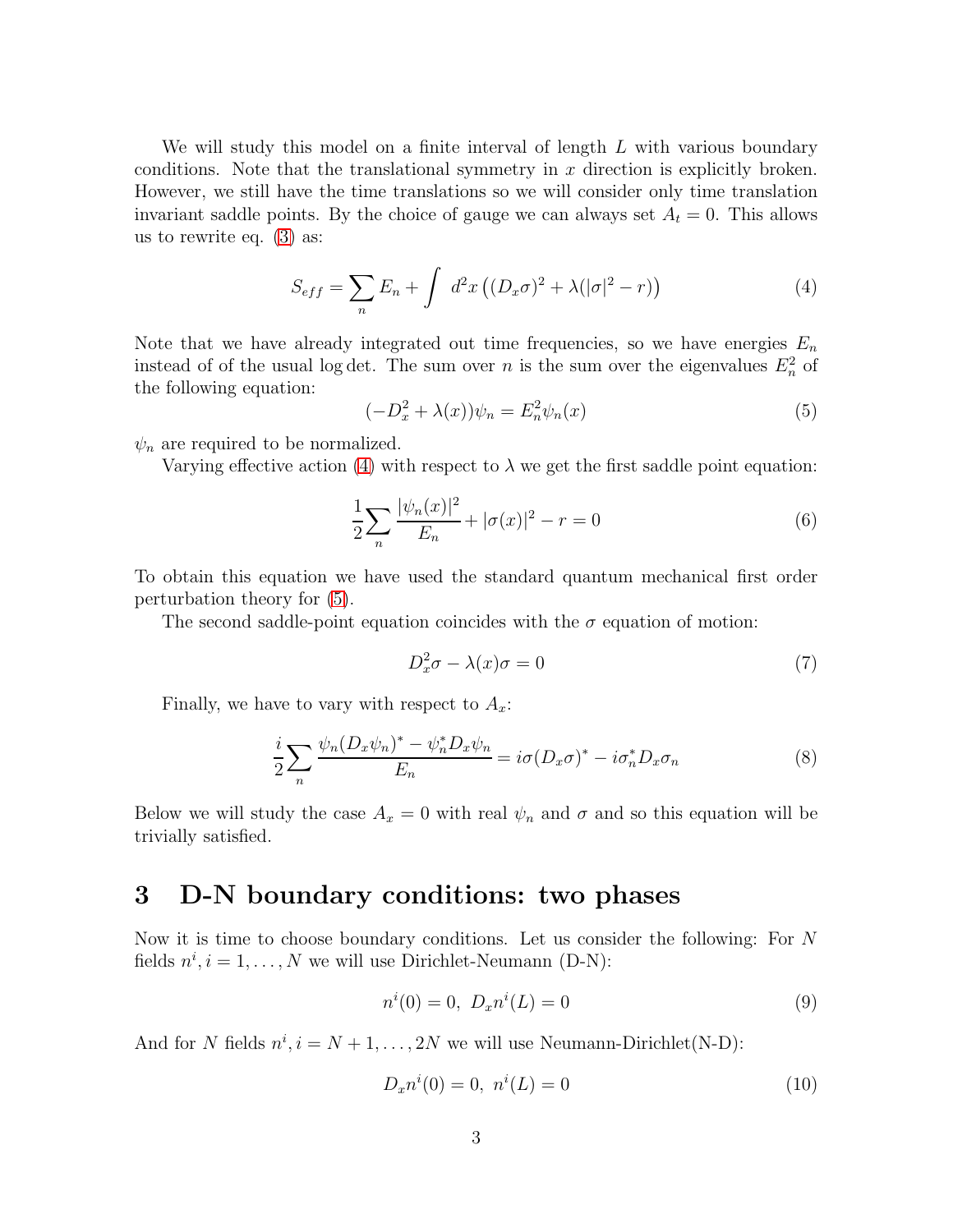And for  $\sigma$  we will impose Neumann-Neumann(N-N):

$$
D_x \sigma(0) = D_x \sigma(L) = 0 \tag{11}
$$

This choice breaks global  $SU(2N+1)$  to  $SU(N) \times SU(N)$ .

Then in the D-N sector we have:

$$
\psi_n(x) = \sqrt{\frac{2}{L}} \sin\left(\frac{\pi x(n - 1/2)}{L}\right), \ E_n^2 = \left(\frac{\pi (n - 1/2)}{L}\right)^2 + \lambda, \ n = 1, \dots \tag{12}
$$

In the N-D sector:

$$
\tilde{\psi}_n(x) = \sqrt{\frac{2}{L}} \cos\left(\frac{\pi x(n-1/2)}{L}\right), \ E_n^2 = \left(\frac{\pi(n-1/2)}{L}\right)^2 + \lambda, \ n = 1, \dots \tag{13}
$$

If we plug this into the first saddle point equation [\(6\)](#page-2-2) we will notice that  $\sin^2$  and  $\cos^2$ will sum up to 1 and the x-dependence will disappear! So we can consider  $\sigma$  to be constant. Let us first study the phase with non-zero  $\lambda$ . From the second saddle-point equation [\(7\)](#page-2-3) we see that we have to put  $\sigma = 0$ . We will call this phase "Coulomb" phase because  $n^i$  has zero VEV which leaves the  $U(1)$  unbroken.

The first saddle-point equation now reads as:

$$
\frac{N}{\pi} \sum_{n=1}^{\infty} \frac{1}{\sqrt{(n-1/2)^2 + (\lambda L/\pi)^2}} - r = 0
$$
\n(14)

We need to separate the divergent part:

$$
\frac{N}{\pi} \sum_{n=1}^{\infty} \left( \frac{1}{\sqrt{(n-1/2)^2 + (\lambda L/\pi)^2}} - \frac{1}{n} \right) + \frac{N}{\pi} \sum_{n=1}^{\infty} \frac{1}{n} - r = 0 \tag{15}
$$

Introducing the cut-off:

$$
\sum_{n=1}^{\infty} \frac{\exp(-n\pi/L\Lambda_{\rm uv})}{n} = -\log(1 - \exp(-\pi/L\Lambda_{\rm uv})) \approx -\log(\pi/L\Lambda_{\rm uv}) \tag{16}
$$

Renormalizing r using eq.  $(1)$  we will have:

$$
\sum_{n=1}^{\infty} \left( \frac{1}{\sqrt{(n-1/2)^2 + (\lambda L/\pi)^2}} - \frac{1}{n} \right) = \log(\pi/\Lambda L)
$$
 (17)

Now it is easy to see the presence of two phases: the maximum of the LHS is reached when  $\lambda = 0$ , the corresponding value is

$$
\sum_{n=1}^{\infty} \left( \frac{1}{n - 1/2} - \frac{1}{n} \right) = \log(4)
$$
 (18)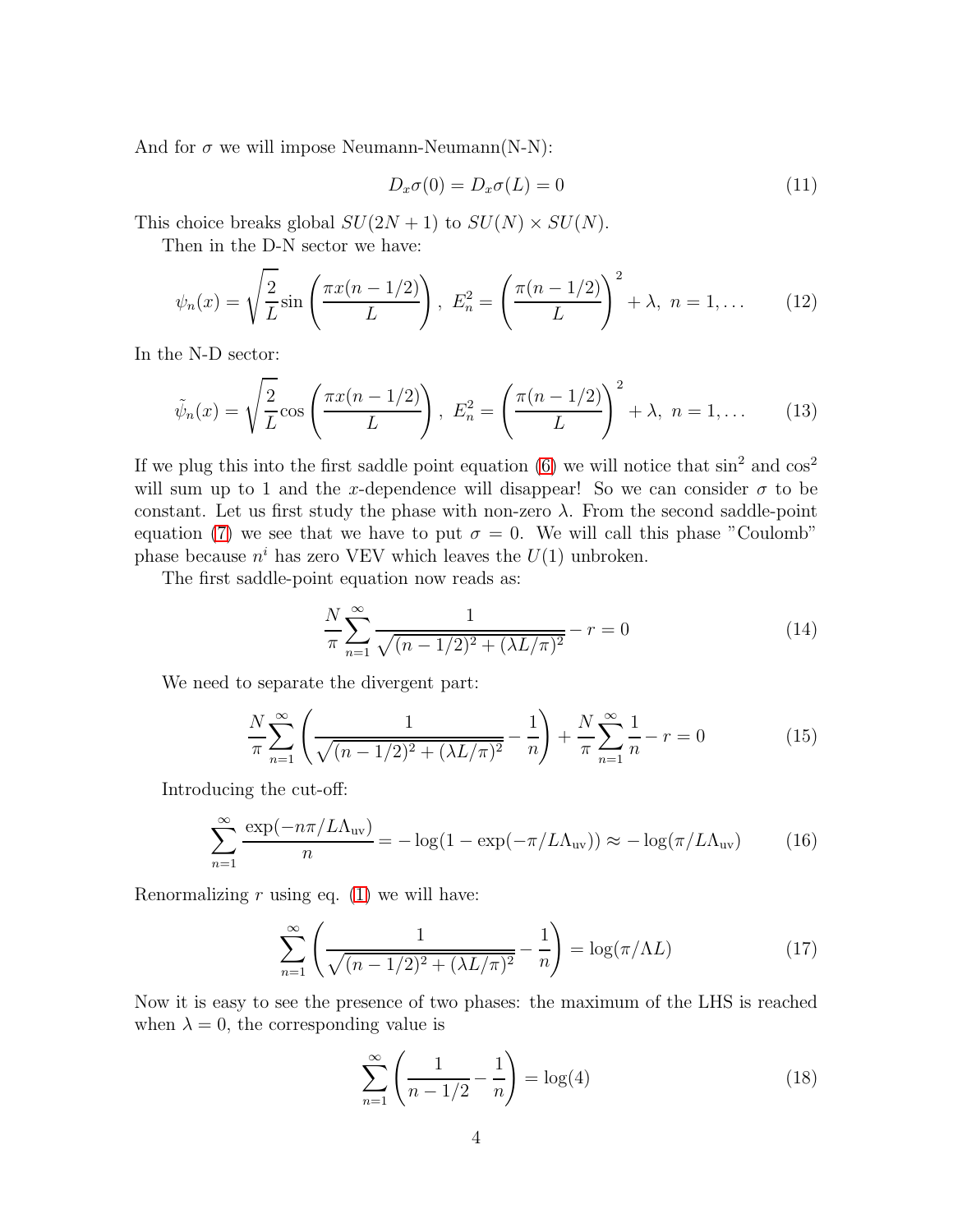It means that if  $\log(\pi/\Lambda L) > \log(4)$  the saddle-point equations do not have a solution with non-zero  $\lambda$ .

Let consider the limit  $L \to 0$ . We can expand the LHS in power series in  $\lambda L$ :

$$
\frac{1}{\sqrt{(n-1/2)^2 + (\lambda L/\pi)^2}} = \frac{1}{n-1/2} - 4\left(\frac{\lambda L}{\pi}\right)^2 \frac{1}{(2n-1)^3} + \dots
$$
 (19)

Using the following identity:

<span id="page-4-0"></span>
$$
\sum_{n=1}^{\infty} \frac{4}{(2n-1)^3} = \frac{7}{2}\zeta(3)
$$
\n(20)

we have:

$$
\frac{7\zeta(3)}{2}\left(\frac{\lambda L}{\pi}\right)^2 = \log(4\Lambda L/\pi) \tag{21}
$$

We see that the Coulomb phase does not exist for  $L < \pi/4\Lambda$ .

Let us now show that the "Higgs" phase  $\sigma = \text{const}, \lambda = 0$  exists only for  $L < \pi/4\Lambda$ . We call this phase "Higgs" because non-zero  $\sigma$  breaks  $U(1)$  gauge symmetry. In this case the second saddle-point equation is satisfied. The first one reads as:

$$
\frac{N}{\pi} \sum_{n=1}^{\infty} \left( \frac{1}{n - 1/2} - \frac{1}{n} \right) + \sigma^2 = \frac{N}{\pi} \log(\pi / \Lambda L) \tag{22}
$$

Again using eq. [\(20\)](#page-4-0) we have:

$$
\sigma^2 = \frac{N}{\pi} \log(\pi / 4\Lambda L) \tag{23}
$$

# 4 D-D and N-N boundary conditions: one phase

Instead of the D-N and N-D boundary conditions let us investigate the case with Dirichlet-Dirichlet(D-D) and Neumann-Neumann $(N-N)$  boundary conditions. As we will see shortly Coulomb phase is possible for all values of L. For the D-D case we have the following set of eigenfunctions:

$$
\psi_n(x) = \sqrt{\frac{2}{L}} \sin\left(\frac{\pi x n}{L}\right), \ E_n^2 = \left(\frac{\pi n}{L}\right)^2 + \lambda, \ n = 1, \dots \tag{24}
$$

And for N-N:

$$
\psi_n(x) = \sqrt{\frac{2}{L}} \cos\left(\frac{\pi x n}{L}\right), \ E_n^2 = \left(\frac{\pi n}{L}\right)^2 + \lambda, \ n = 0, \dots \tag{25}
$$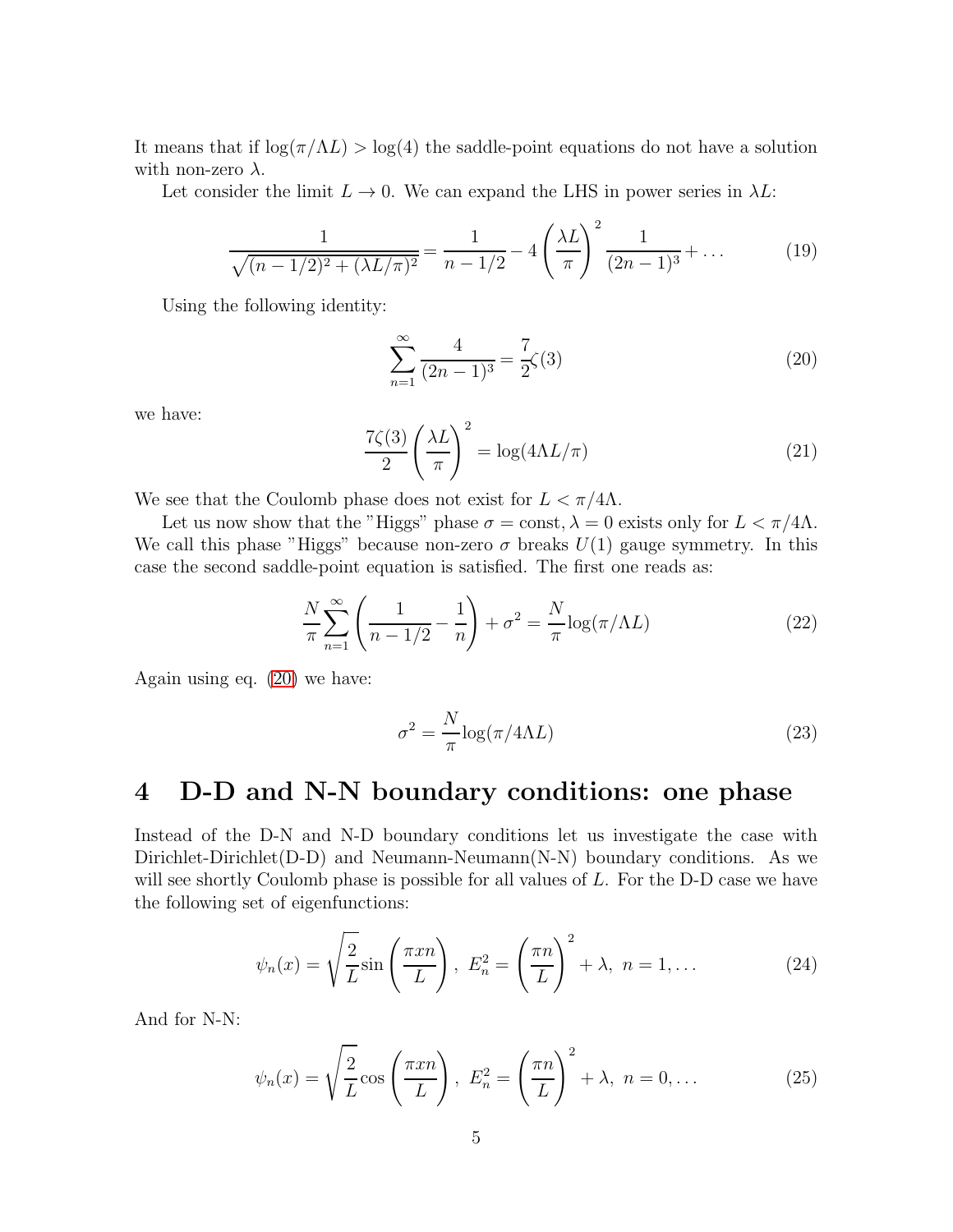Note that now we can have  $n = 0$  which corresponds to a constant mode. Note that if  $\lambda = 0$  we have a genuine zero mode. It means that the phase with  $\lambda = 0$  can not exist for this choice of boundary conditions. In the saddle-point equations  $\cos^2$  and sin<sup>2</sup> again sum to 1, so we can have a saddle-point with constant  $\sigma$  and  $\lambda$ . From now on, we will assume that  $\lambda = \text{const} \neq 0$ . Then from the second saddle-point equation it follows that  $\sigma = 0$ . The first saddle-point equation now reads as:

$$
\frac{N}{\pi} \sum_{n=1}^{\infty} \left( \frac{1}{\sqrt{n^2 + (\lambda L/\pi)^2}} - \frac{1}{n} \right) + \frac{N}{\lambda L} + \frac{N}{\pi} \sum_{n=1}^{\infty} \frac{1}{n} - r = 0 \tag{26}
$$

After r renormalization we have:

$$
\frac{N}{\pi} \sum_{n=1}^{\infty} \left( \frac{1}{\sqrt{n^2 + (\lambda L/\pi)^2}} - \frac{1}{n} \right) + \frac{N}{\lambda L} = \frac{N}{\pi} \log(\pi/\Lambda L)
$$
 (27)

Unlike the D-N and N-D case now the LHS is not bounded from above because of the N  $\overline{\lambda L}$  term, which is essentially the contribution from the N-N constant mode. It easy to show that for a fixed  $\Lambda$  and  $L$  we can always find the corresponding value of  $\lambda$  (for example one can plot the LHS as a function of  $\lambda$  and see that it takes values from  $-\infty$ to  $+\infty$ ).

## 5 Conclusion

In this paper we studied the large  $N \mathbb{C}P^N$  model on a finite interval. We have shown that for a specific choice of boundary conditions the saddle-point equations admit a simple analytical solution. Under the Dirichlet-Dirichlet and Neumann-Neumann boundary condition the system possesses a Coulomb phase with the uniform  $\lambda$  VEV, usual for the  $\mathbb{C}P^N$  in the infinite space. This phase exists for all values of the interval length L. However, under the mixed Dirichlet-Neumann boundary conditions the system has two phases: Coulomb phase which exists for  $L > \pi/4\Lambda$  and unusual Higgs phase for  $L < \pi/4\Lambda$  with the uniform  $n^0$  VEV. Strictly speaking, it is possible to have additional phases with non-constant VEVs, similar to the FFLO[\[8](#page-6-7), [9\]](#page-6-8) phase in superconductivity. It is even possible that the Coulomb and Higgs phases in the N-D case are not adjacent on the phase diagram because of the presence of additional phases. We will postpone this analysis for future work.

# Acknowledgment

We are thankful to A. Gorsky for numerous discussions and F. Popov for reading the manuscript. A.M. is grateful to RFBR grant 15-02-02092 for travel support.